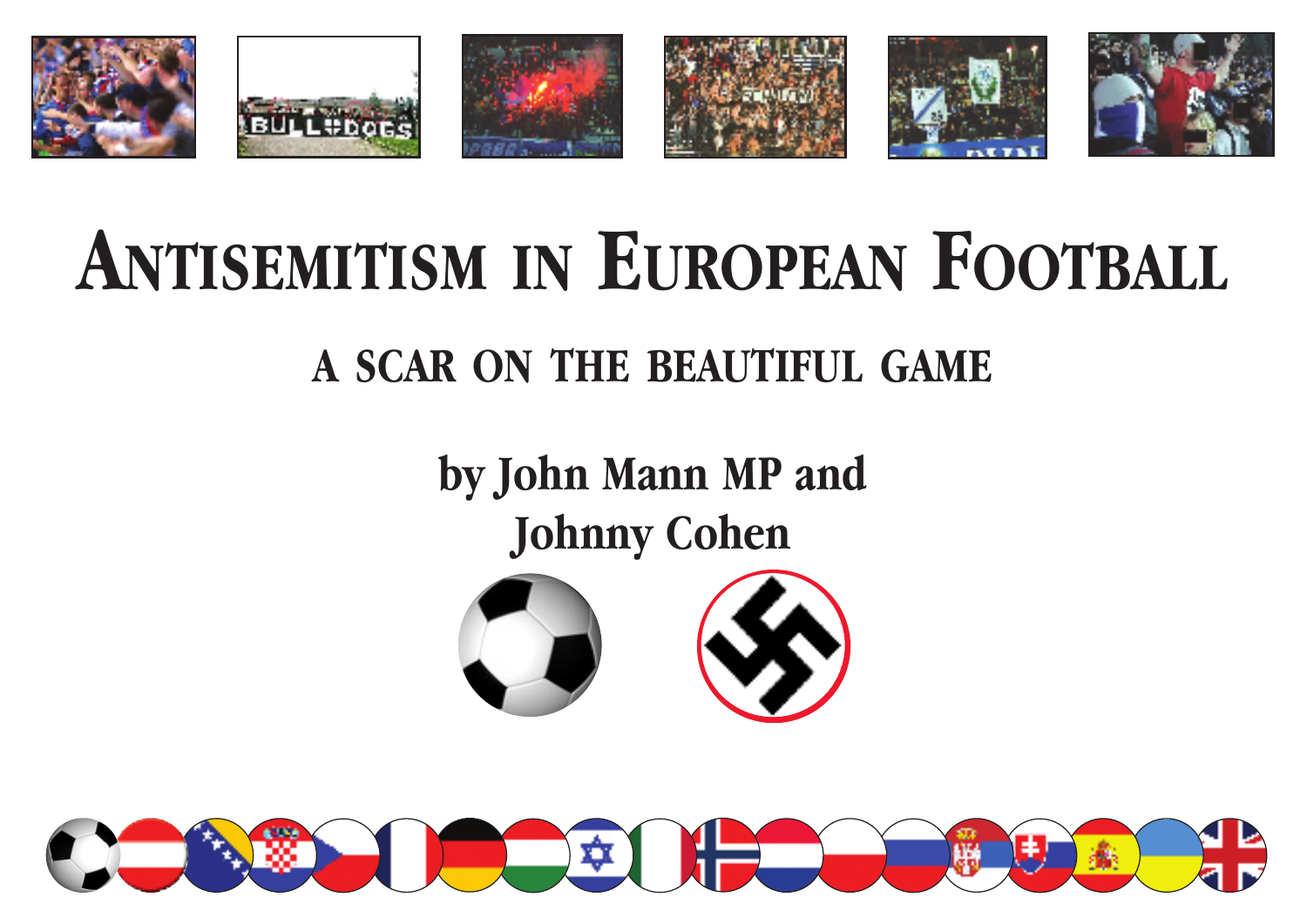### Antisemitism in European Football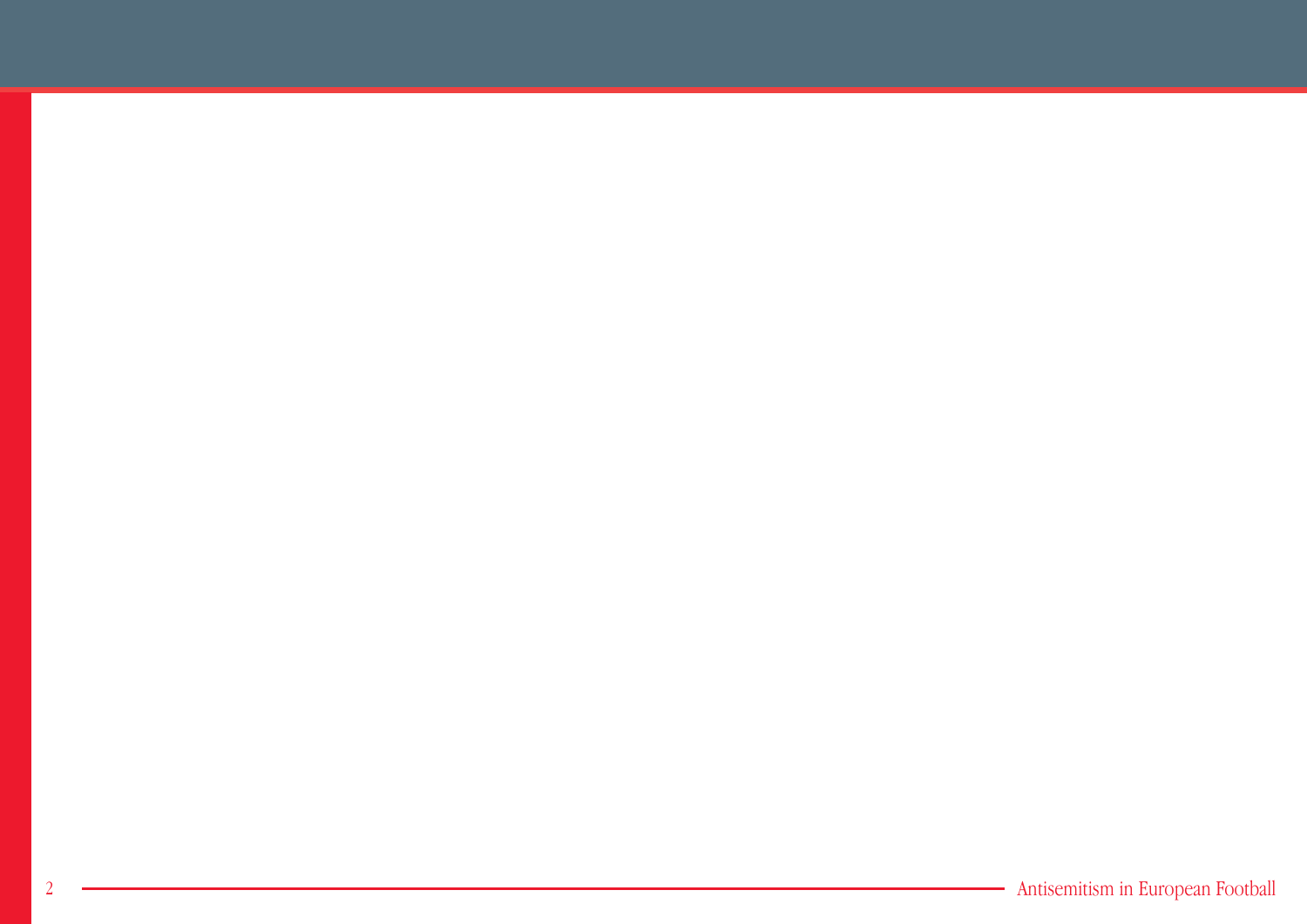### Introduction

I N T R O D U C T  $\blacklozenge$ O N



The oldest hatred - antisemitism - continues to rear its ugly head in Europe. This report highlights how far-Right thugs and other extremists have attempted to pollute the beautiful game. Football is at the heart of our thriving European Culture providing entertainment and excitement - uniting fans from around the world.

Bigots and racists who seek to contaminate the game are unwelcome. They must face the full force of the law which means that football authorities must act.

This short report, written with anti-racist activist Johnny Cohen, details just a few of the most recent disturbing incidents of antisemitism in European Football during the early stages of this season. This

should act as a wake up call for those who believe that antisemitism is confined to history.

It also describes some of the leadership and good practice that must be replicated across the board if we are to take back the people's game from these thugs.

Football should be a no-go area for racists.

John Yann

**John Mann MP Chair, All-Party Parliamentary Group against Antisemitism**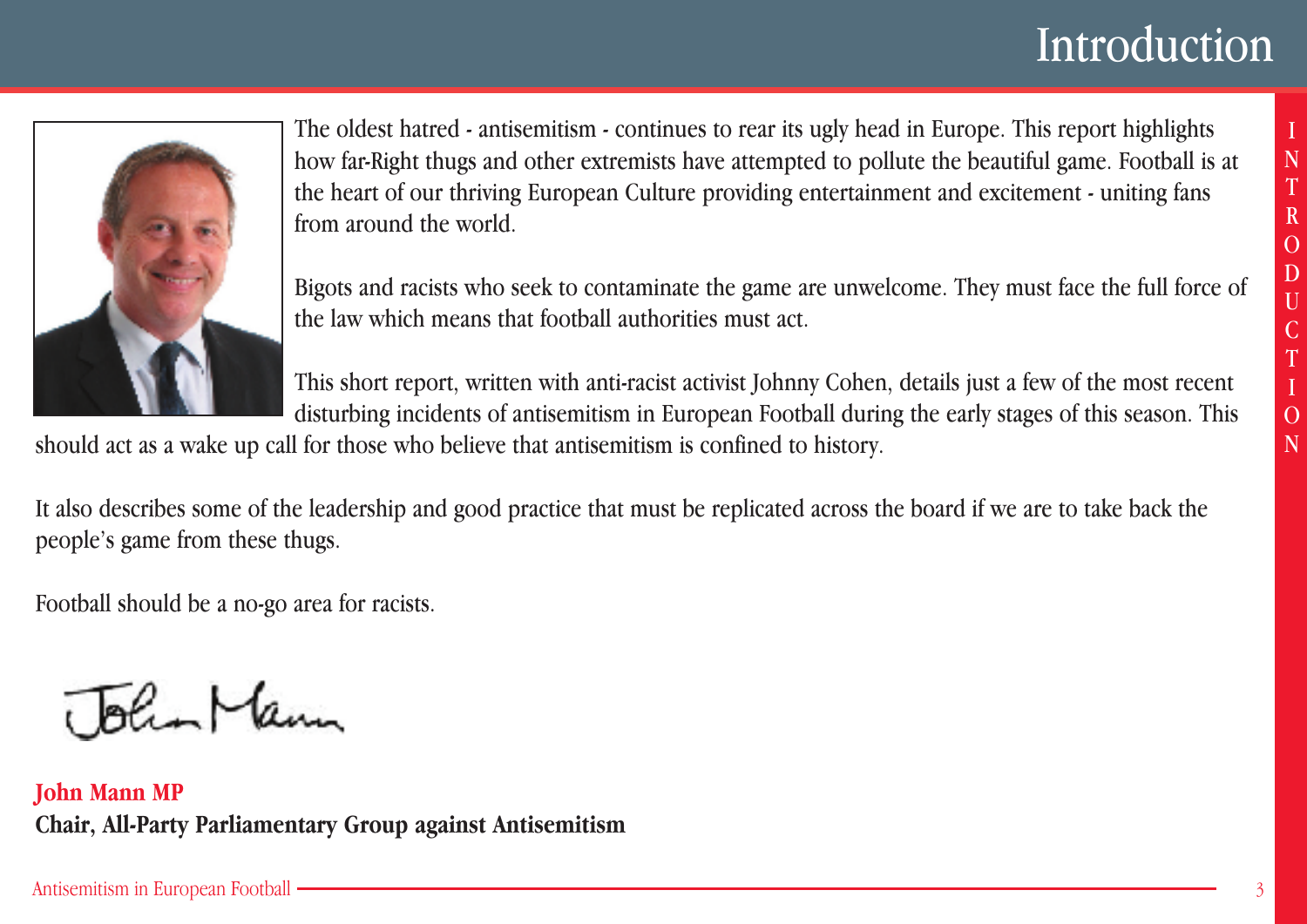### Austria, Bosnia, Croatia





B  $\Omega$ S N I A

 $\mathbf C$ R  $\Omega$ A T I A



On 14 July 2007, in a match at Austria Wien, LASK fans displayed a banner with the word "Schalom" and sang "You are only a Jewish association." No action was taken by the authorities. 1



In January 2006, fans of 4th division club FC Braunau (Hitler's birthplace) posed for photographs outside Mauthausen concentration camp and put them on the fanclub's website, showing members making Nazi salutes. 2





Fans of Siroki Brjeg shouted "Sieg Heil" and made Nazi salutes towards visiting Israeli supporters of Hapoel Tel Aviv during a UEFA Cup qualifying tie in Bosnia on 16 August 2007. The Israeli fans responded by throwing firecrackers onto the pitch. 3



During an international friendly match in Livorno Italy in August 2006, a group of more than 60 visiting Croatian fans deliberately stood in positions to form a human swastika and made Nazi salutes. 4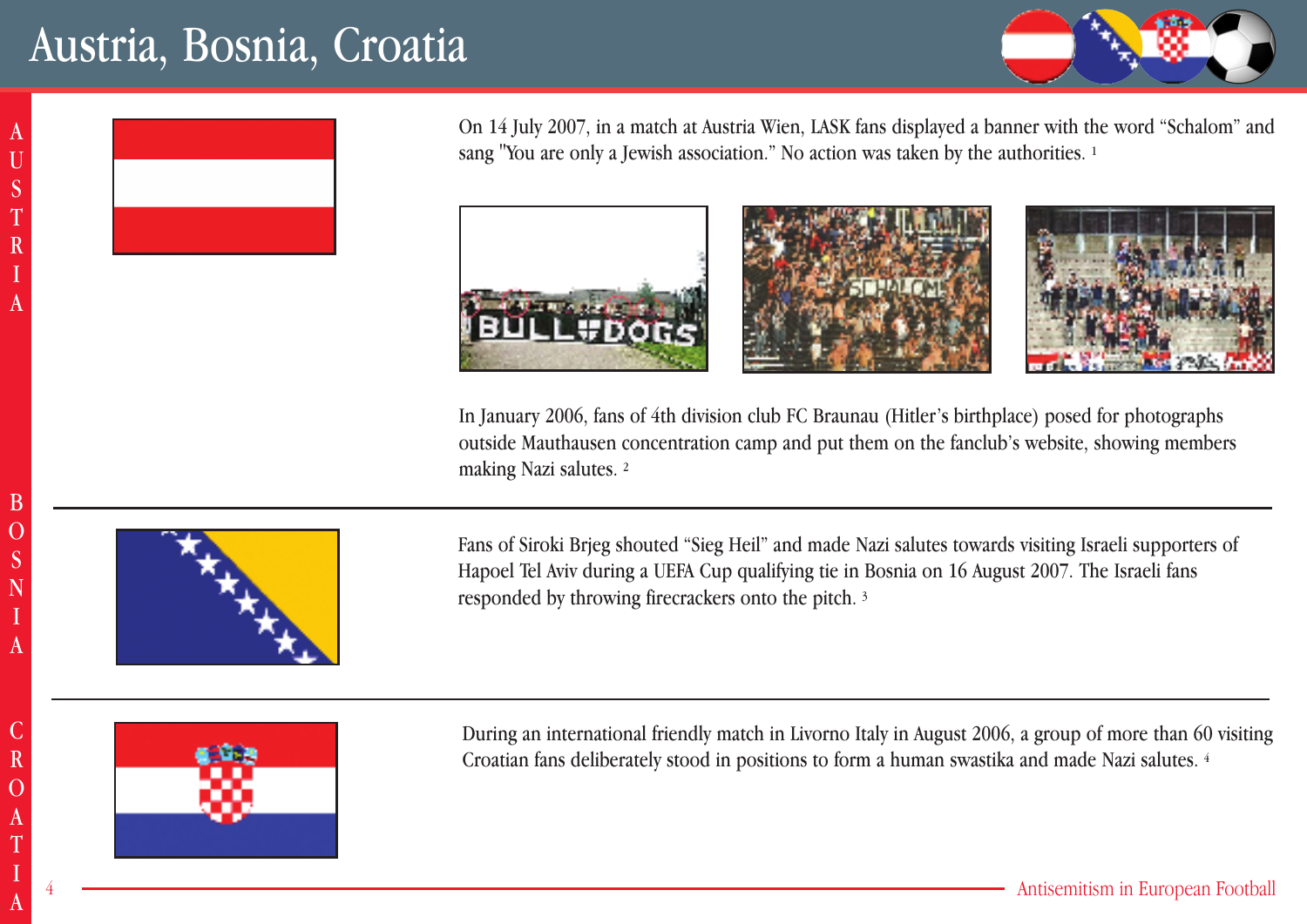

### Czech Republic, France

In August 2007 the Jewish community in Prague complained openly to Sparta Prague for not dealing with fans' antisemitic chants. On 10 October Czech TV channel CT cut the sound from a live match transmission when Sparta fans chanted and displayed banners with "Jude" aimed at city rivals Slavia. CT have threatened to ban Sparta.

A Slavia spokesman said the Czech Football Federation should give a clear signal to fans by banning clubs from competitions.5

**GOOD PRACTICE**

The Czech football association fined Sparta Prague, Czech international Pavel Horvath 7,000 Euros for repeatedly raising his right hand like a Nazi salute towards fans during a match on August 25 2007 against Viktoria Zizkov. Horvath denied any racist intent and the club backed him. The referee interrupted the match in the 13th minute upon hearing Sparta fans shouting 'Jude Slavia'.6

After a UEFA Cup tie on 23 November 2006 against visiting Hapoel Tel Aviv, some 100 Paris Saint-Germain fans shouted vulgar antisemitic insults and made Nazi salutes. They attacked a Hapoel supporter, shouting 'Death to the Jew.' A plainclothes police officer, who sought to shield him, shot into the mob, killed a PSG fan and seriously wounded a second.7 Five "supporters" were arrested for racist and antisemitic insults.



**GOOD PRACTICE**

FARE's partner in France, LICRA reports that most stadia of professional clubs are now equipped with CCTV.

LICRA also say that "We regularly witness signs and insults in reference to Hitler in amateur and professional games". <sup>8</sup>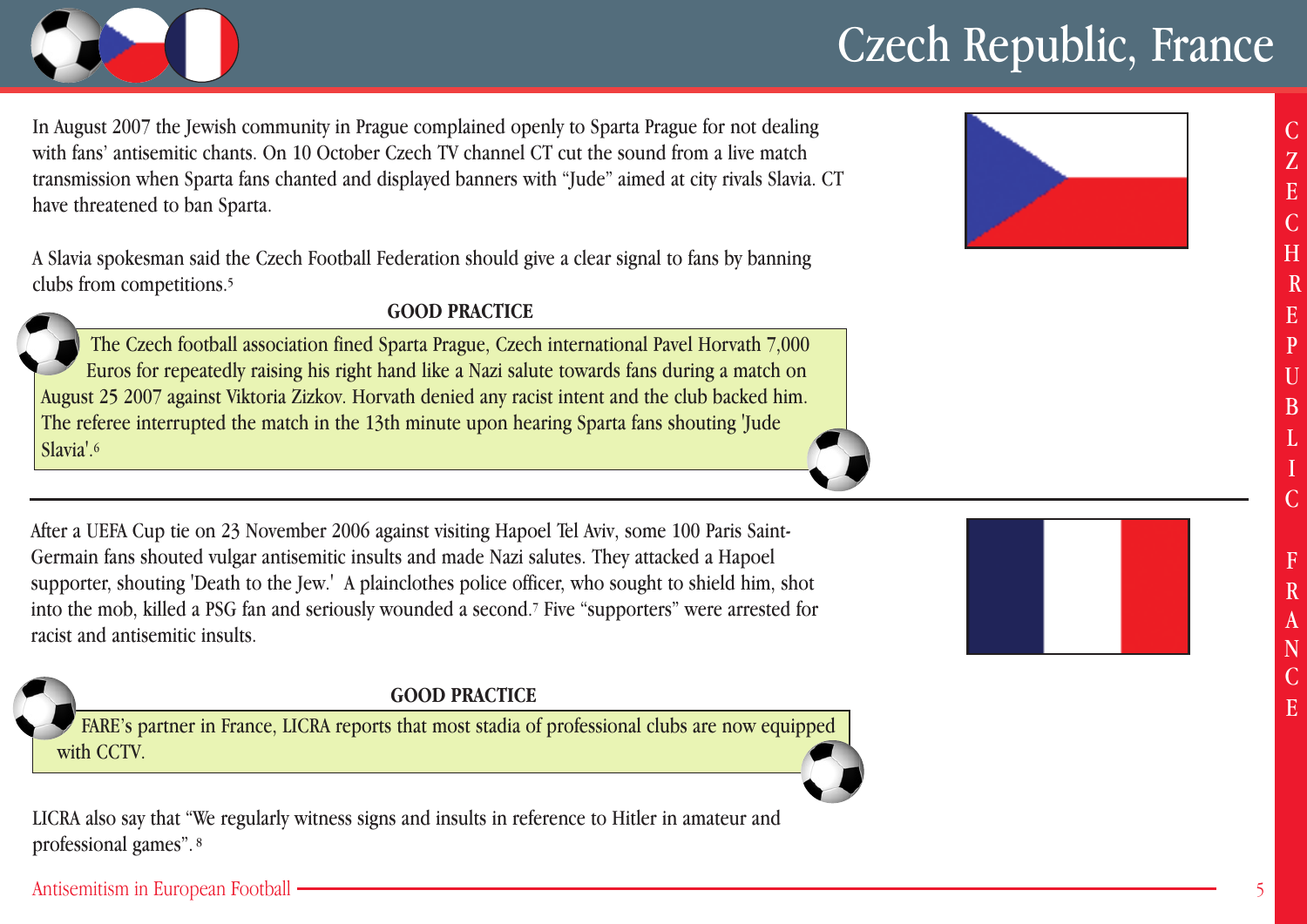### ermany



Y



#### **GOOD PRACTICE**

Three former East German clubs have banned supporters from showing symbols of extreme far-right groups or brands of clothing associated with racist speeches or antisemitism.

During a game between Dynamo Dresden and FC Energie Cottbus in December 2005 TV viewers saw Cottbus fans display an antisemitic banner with the word "Juden" (Jews) flanked by two stars of David that was not confiscated by the police or the marshals. No penalties were imposed. <sup>9</sup>

### **GOOD PRACTICE**

Exhibits for the 2006 World Cup in 3 German cities on the history of Jews in German football, aimed to counter the growing problem of antisemitism.10

Players of Jewish club TuS Makkabi left their Berlin district league game at VSG Altglienicke on 26 September 2006, after officials ignored chants of 'Gas the Jews' 'Synagogues must burn again' and 'Auschwitz is Back.' The Berlin Soccer Association (BFV) sports court did not deduct points or impose a fine but ordered Makkabi to pay half the legal costs, the match to be replayed at a neutral venue, Altglienicke players and coaches to attend racism seminars and the club to play two matches behind closed doors and provide five stewards to monitor fan behavior for the rest of the season. The referee was banned for life, for failing to stop the game, but was reinstated on appeal.

#### **GOOD PRACTICE**

Makkabi became the first sports club ever to go outside the sports court to resolve a dispute. On 10 August 2007, the Berlin District Court found that the sports court had made procedural errors and issued a temporary injunction, promoting Makkabi to a higher league.

14 year-old visiting players from Chemnitz playing in Wurzen on 17 May 2007 were taunted by home fans "We'll build a subway from Chemnitz to Auschwitz." The goalkeeper was targeted "Jewish pig, go f..k your Jewish Mother." Even a linesman's offside flag earned him "Get it right Jew, or we'll come and pull your foreskin off." Players too shouted abuse. The crowd ignored referee, Christine Weigelt's appeals but she handed a report to the police.

#### **GOOD PRACTICE**

In June, the sports court ordered a fine, point deductions and suspensions. 11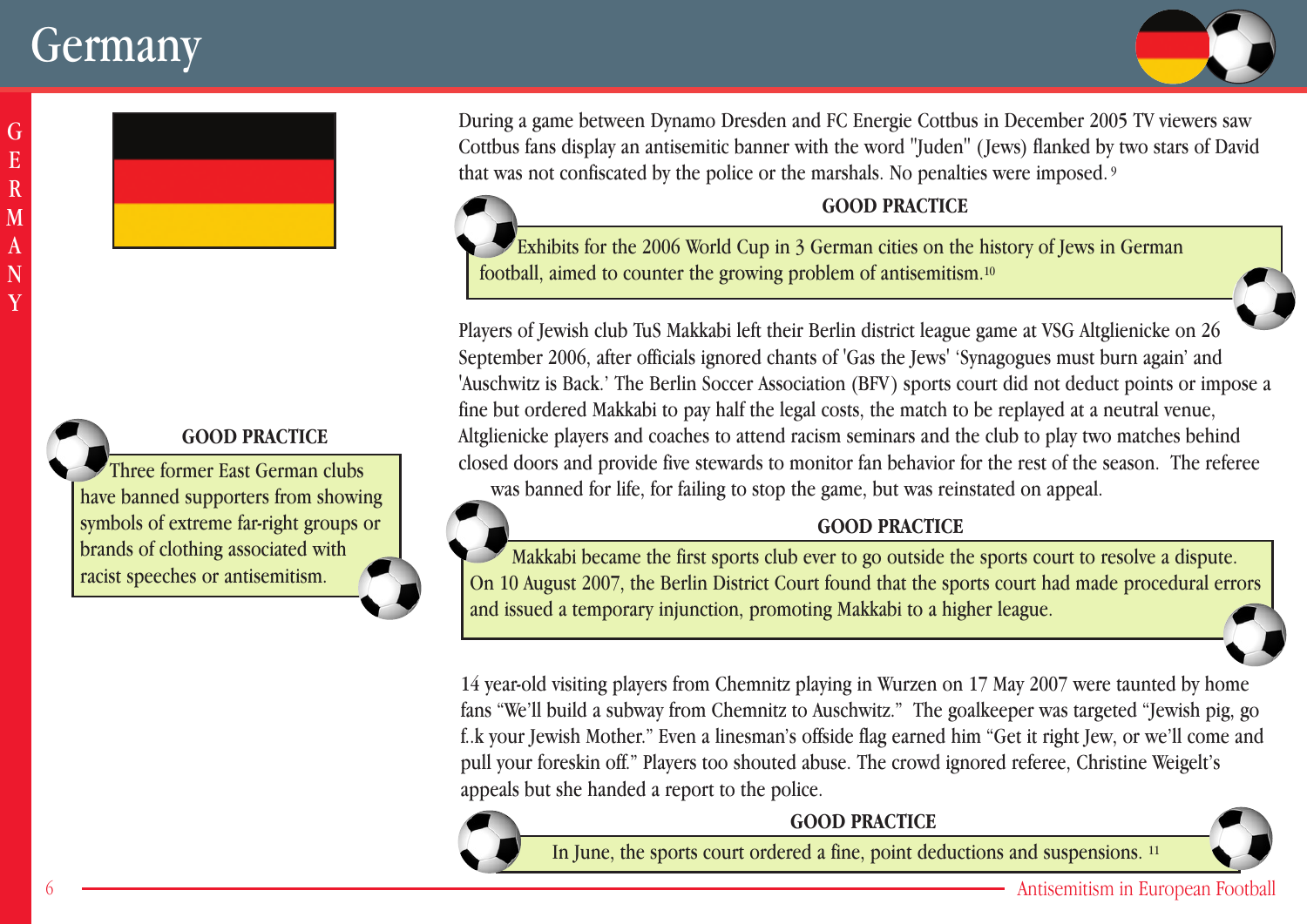

### Hungary, Israel

Leaders of the Federation of Hungarian Jewish Communities say that antisemitic abuse has not been this widespread since the 1940s. Football supporters shouted obscenities telling Jewish players that their 'train is departing for Auschwitz'.

#### For the 2007/08 season, the Hungarian FA introduced a "zero tolerance" policy, asking referees **GOOD PRACTICE**

In the UEFA Cup match in Budapest between Honved and Hamburg on 16 August 2007, Honved fans displayed a banner featuring the Nazi emblem "Wolfsangel," ("Wolf 's Hook") which was the emblem of the organisation which later became the Hitler Youth.

to interrupt games at the first sign of racism and award 3 points to the victimized team if it



doesn't stop.

#### **GOOD PRACTICE**

In May 2007, the Hungarian FA became the first country to deduct points under FIFA's revised Article 58 of the Disciplinary Code, penalising Ujpest for racist taunts. 12

The New Israel Fund joined the UEFA campaign to stop antsemitism and racism on the field and in the stands.



Observers attend grounds every week, with weekly reports published, naming and shaming the worst offenders and a new law carrying up to two-year prison sentences for racist behaviour. The number of incidents classified as racist fell by 25% last season and there were some arrests. <sup>13</sup>

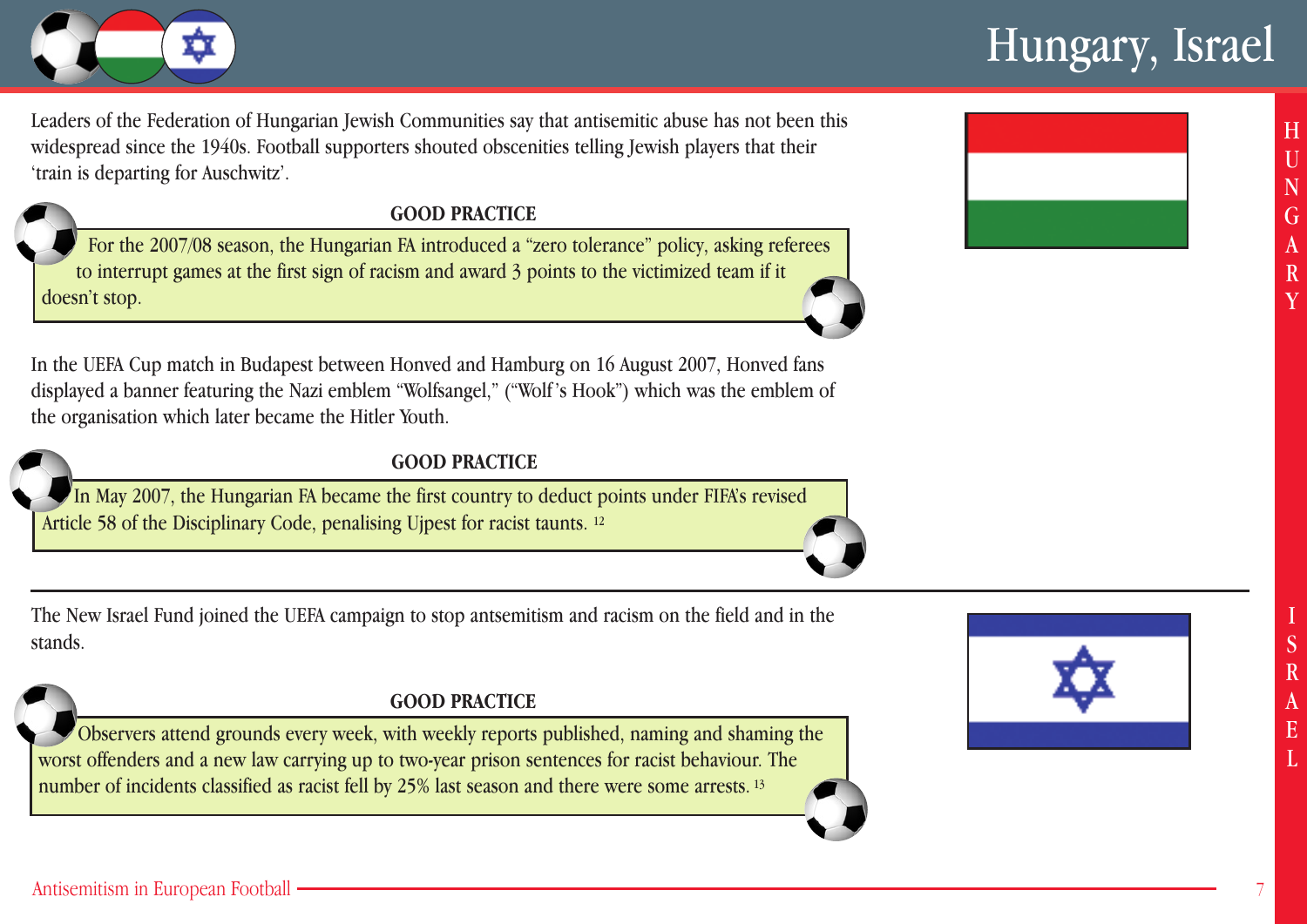### Italy, Netherlands, Norway





On 29 January 2006 antisemitic banners were displayed when Rome hosted Livorno, but the referee allowed the game to continue.

### **GOOD PRACTICE**

Rome was ordered by the Italian Football League Disciplinary Committee to replay the game behind closed doors at a different venue. The Minister of the Interior ordered the suspension of future matches when Nazi, fascist and/or antisemitic symbols are shown.14

On 1 October 2006 during a match against Ajax Amsterdam, Utrecht fans shouted "Hamas, Hamas, Jews to the gas." Fans have traditionally expressed their allegiance to Ajax by waving Star of David flags and screaming "Jews! Jews!" Although Ajax no longer has Jewish connections, opposing supporters shout antisemitic slogans or hissing sounds imitating the flow of gas. Recently there have been no major incidents, but such slogans have spread into the wider community.15

### **GOOD PRACTICE**

Rules exist to allow referees to stop matches in the event of racist problems unlike other countries including the UK, where security issues are police responsibilities.



In summer 2007, during a UEFA Cup qualifier at Ekrana in Lithuania, two Valerenga players were subjected to massive racist abuse by home fans, which the referee denied hearing.

### **GOOD PRACTICE**

Valerenga complained to UEFA and decided to donate the return match receipts to FARE's fight against racism. They also agreed to grant free admission to all children and young people who brought a drawing against racism to the game.16

I T A L Y

N E T H E R L A N D S

N  $\Omega$ R W A Y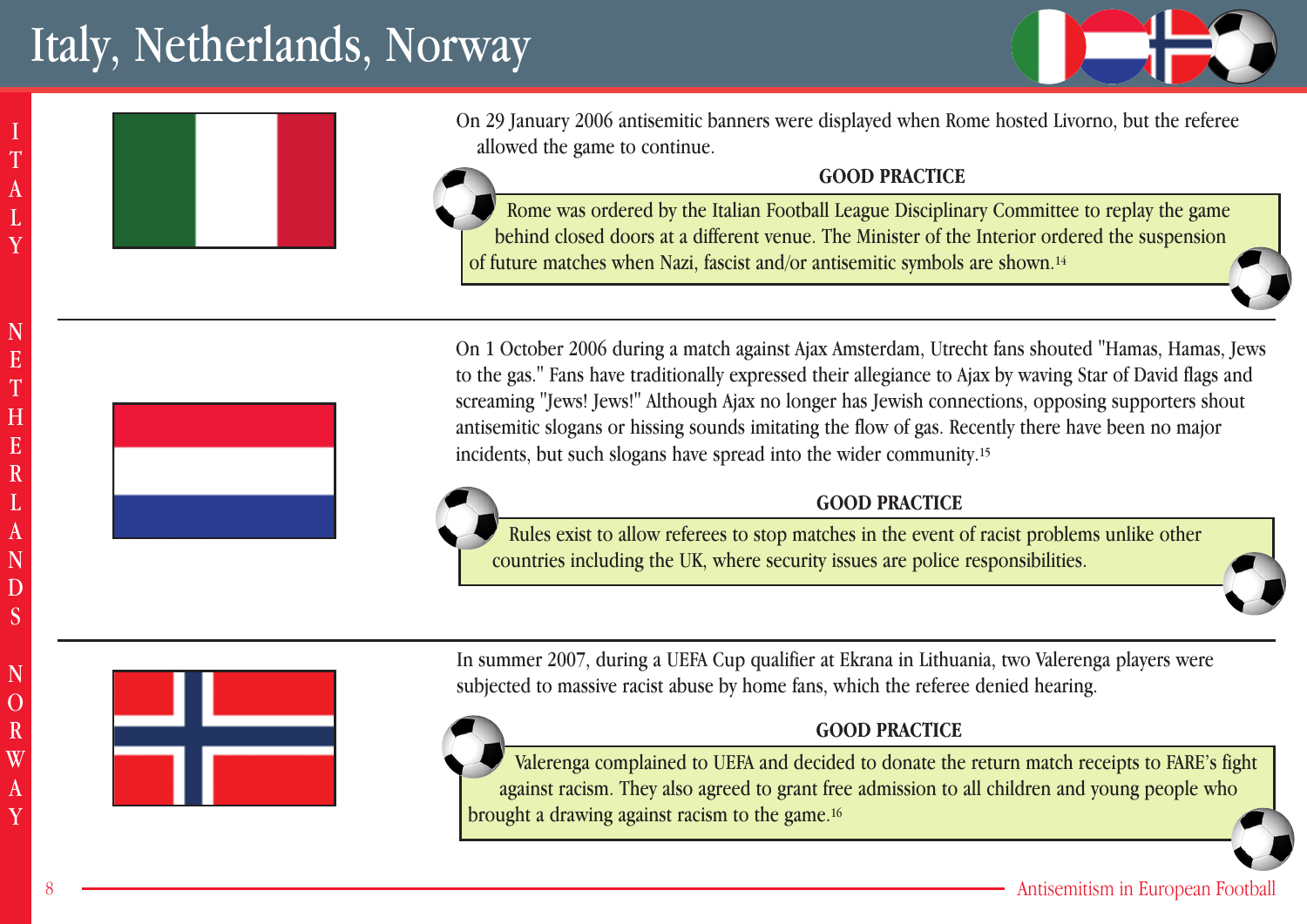### Poland

In Polish matches fans routinely call each other 'Jews' as a term of abuse.

In October 2005 it became known that antisemitic "jokes" about soap from Jews, cyclone B, crematory stoves and Auschwitz concentration camp had been allowed to remain on an official Zaglebie Lubin fan forum since June.

On 31 May 2006 during a Polish Cup-tie against Resovia Rzeszów, "supporters" of Stal exhibited a huge flag with the motto: "H5N1 – not only one Jew will die" and a banner with a Celtic cross – a racist symbol of "white power".

On 10 September 2006 during a 6th Orange Ekstraklasa match involving Wisla Kraków and Pogon Szczecin, Nazi fans held up a Celtic cross flag and another flag with "Anti-Jude".

During a UEFA cup tie between FK Austria Vienna and Legia Warszawa on 28 September 2006 in Vienna, Legia fans held a large banner saying "White Legion" featuring the "Wolf 's Hook" Nazi emblem of the organisation which later became the Hitler Youth. 17

In Krakow on 2 March 2007 during an Orange Ekstraklasa match between Cracovia Kraków and Legia Warszawa, the Warsaw fans chanted at the hosts: "Jews, Jews, Jews, whole Poland is ashamed of you".18

### **GOOD PRACTICE**

At the annual Przystanek Woodstock rock festival on 2-4 August 2007, attended by some 100,000 people, the Polish Never Again Association organized the Anti-Racist Football Championship of Poland and a mass action about the dangers of racism and xenophobia. 19







*Legia fans display a banner with a Wolfsangel (wolf's hook), a forbidden Nazi symbol*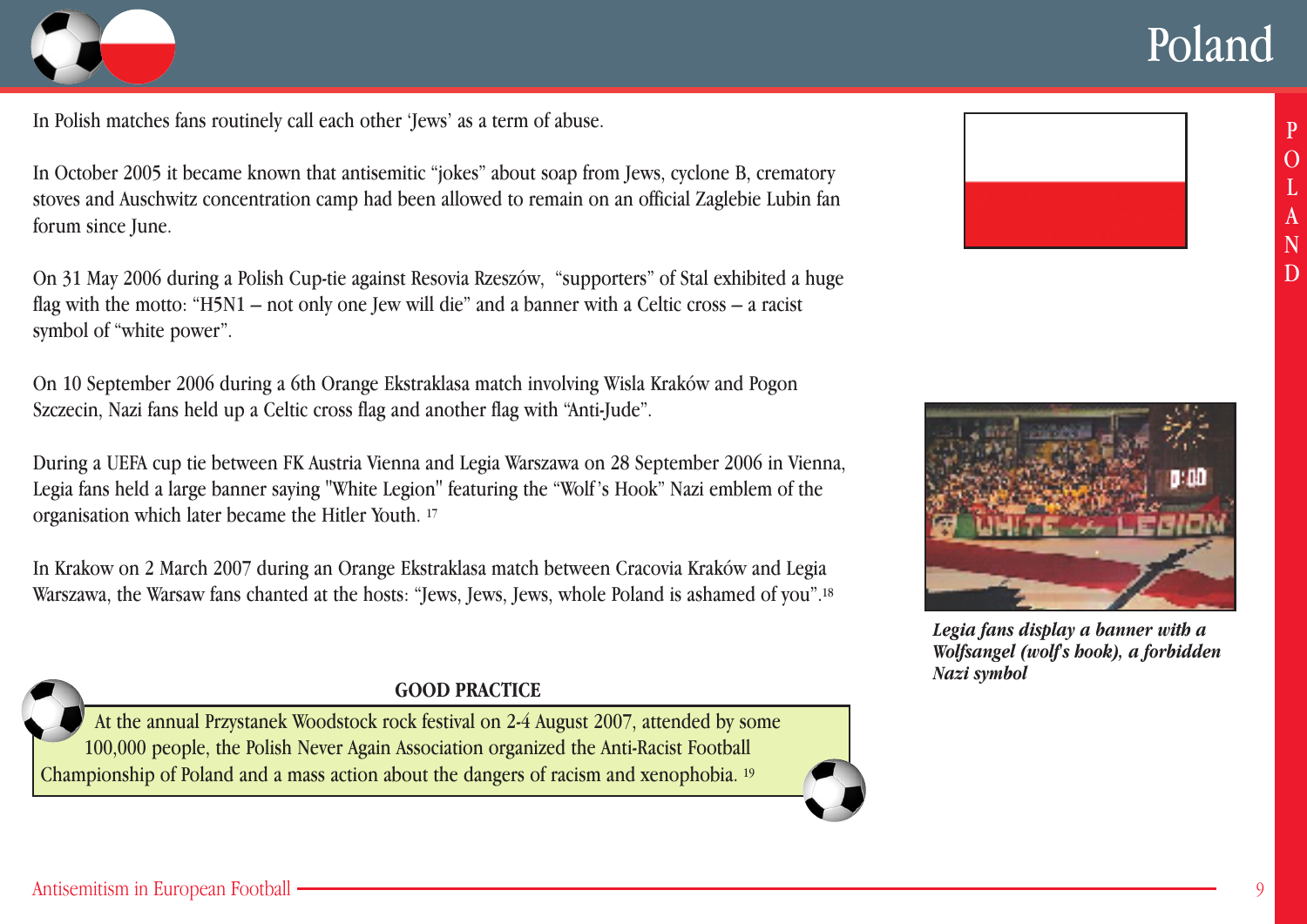### Russia, Serbia, Slovakia





R U S S I A

S E R B I A

S L O **T** A K I A

Nazi and antisemitic symbolism is often part of the football hooligan culture in Russia.

On 28 March 2006, during a match in Moscow between Dinamo Moscow and Israeli club HaPoel Migdal, fans shouted antisemitic slogans against the Israeli team and held a sign threatening to hang 'Dirty Jews.'

In a first division match between Borac Cacak and Vozdovac on 14 October 2006, 37 Borac supporters donned Ku Klux Klan hoods, raised banners against a home Zimbabwe player and shouted various pro-Hitler and Sieg Heil obscenities

#### **GOOD PRACTICE**

In this case, the Police intervened immediately, interrupting the game and removed all the fans. Eight people were arrested.



On 20 April 2007, Hitler's birthday, football supporters from Slovan Bratislava displayed a banner with the words "Happy Birthday Adolf", and a Hitler smiley-head face during a match against FC Senec; racist chants were also heard. 20 But players and club officials neither said nor did anything. The Slovak FA too failed to upgrade its previous passive approach.



At Slovan's UEFA Intertoto Cup match against FC Differdange 03 in Luxembourg on 23 June 2007 many of the 120 Slovan fans wore Thor Steinar clothing, a German street wear brand closely linked to the far right, or wore shirts with "88" the neo-Nazi code for "Heil Hitler". Furthermore, the Ultras Slovan web-site displayed pictures of the fans.

The Slovak Football Association has failed so far to implement article 58 of the FIFA Disciplinary Code. <sup>21</sup> However, at Slovan's next round game away to Rapid Vienna on 15 July 2007, FARE observers witnessed small groups of fans making the Nazi salute, wearing neo-Nazi shirts with the numbers 88 and displaying a Celtic Cross. 22



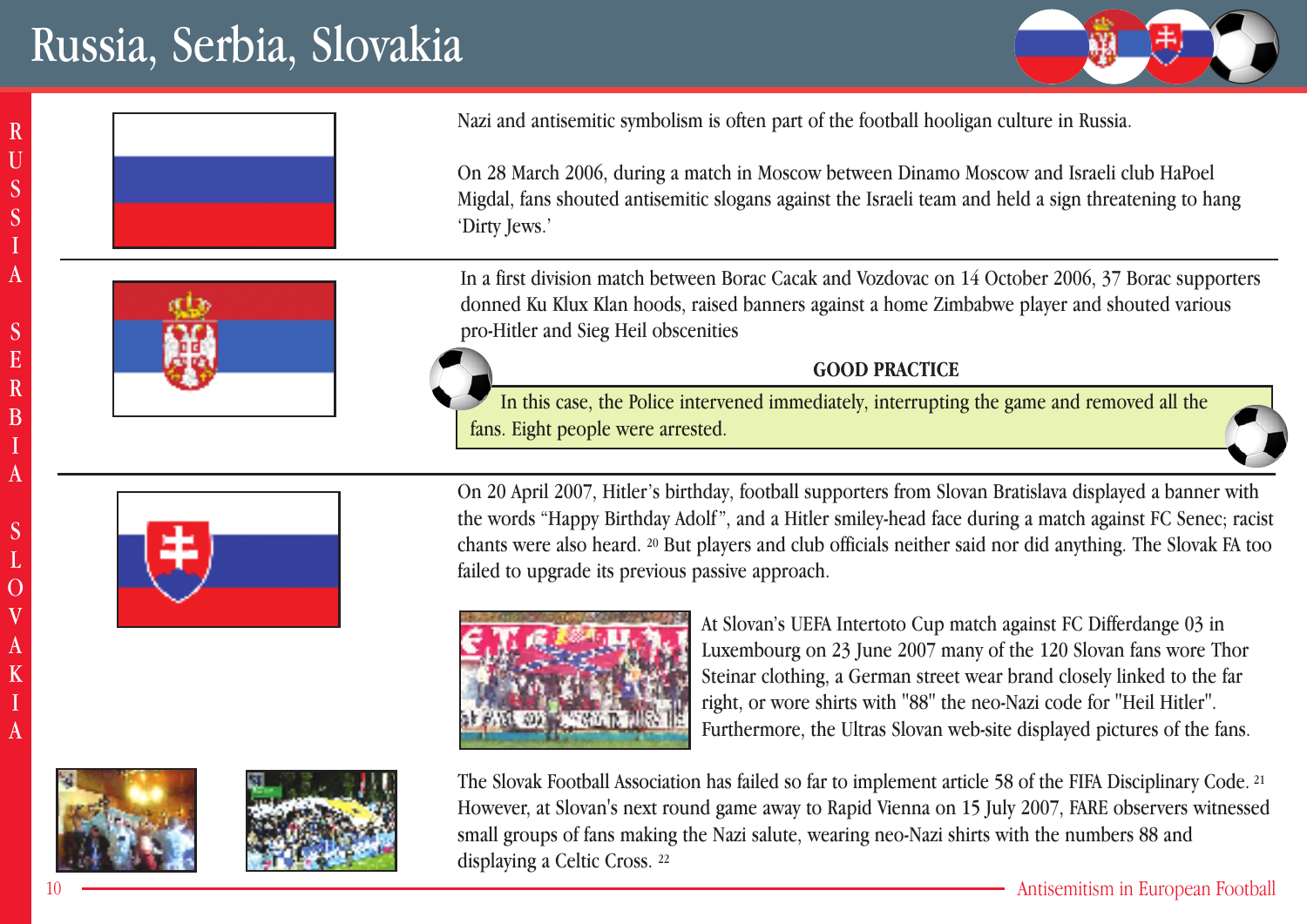

#### In November 2006, during a game against Deportivo La Coruna, Osasune fans shouted antisemitic abuse at Dudu Awate, an Israeli Deportivo player. Awate has been insulted in the past by Osasune fans. 23

Right wing groups dominate the fan culture in Ukrainian stadia, and Nazi and antisemitic symbolism is usual every weekend.

FIFA and UEFA disciplinary codes are sometimes featured in match programmes and club websites, but they are violated weekly without reaction from the authorities.



#### **GOOD PRACTICE**

In August 2006 the Professional Football League fined Dinamo Kiev \$5,000 for fans' antisemitic insults during a game against an Odessa club. 24

On 14 September 2006 Hapoel Tel Aviv fans were assaulted in Odessa after their team beat Chernomorets in the UEFA Cup. Several Israelis were injured. 25



*These photos were kindly provided by the Never Again Association*



### Spain, Ukraine









S P A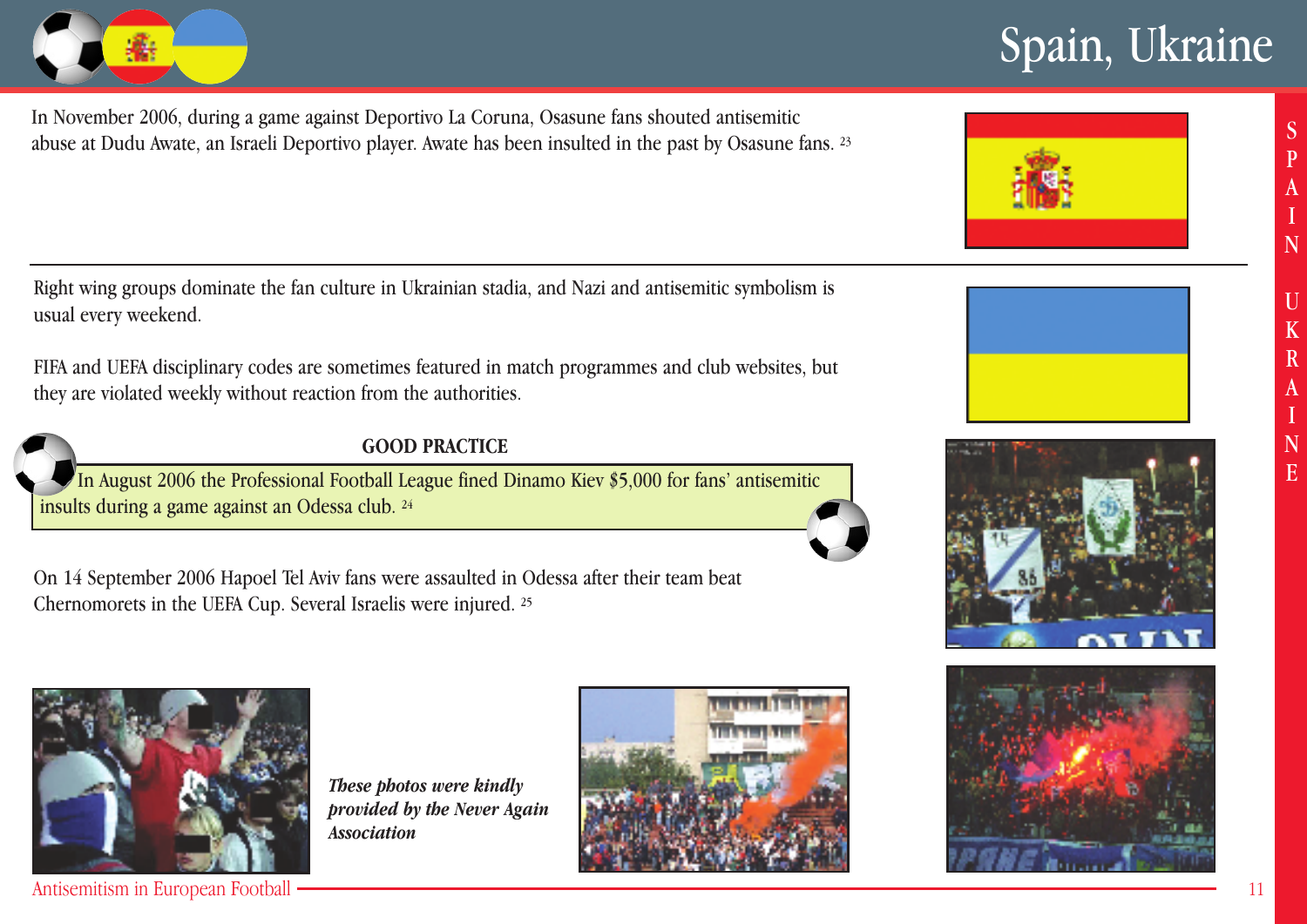### United Kingdom







During Arsenal's match at Manchester United on 17 September 2006, a few Arsenal fans chanted "Send the Jews to Auschwitz." One Arsenal fan insisted that his club took disciplinary action, after the court had imposed a trivial sentence.

### **GOOD PRACTICE**

Millwall, Ipswich Town, Nottingham Forest and Southampton have introduced text messaging services on match days for supporters to report any forms of racist or anti social behaviour to Club officials in confidence.

UEFA dropped its probe into complaints about Nazi-style salutes by Glasgow Rangers fans during their match in Israel against Hapoel Tel Aviv in February 2007, accepting Rangers' explanation that fans had given their Israeli hosts the "Red Hand of Ulster" and not "Heil Hitler" salutes.



### **GOOD PRACTICE**

Rangers' Pride Over Prejudice & other initiatives in Scotland to stamp out racism and other discrimination encouraged UEFA to recommend Euro countries, where racism is widespread, to adopt similar schemes. 26

On 4 March 2007, some 30 West Ham fans were captured on a cellphone video chanting "I'd rather be a Paki than a Jew…I've got a foreskin haven't you, f…..g Jew" during the team's game against Spurs. The video was posted on a website by "cockneymatt88". 27

### **GOOD PRACTICE**

After a police investigation, the ringleader was convicted of inciting racial behaviour and sentenced to 100 hours community service and £87 costs. This incident raises issues including (in)effectiveness of security and stewarding training to stop chanting; use of CCTV film for investigations; enforcement/leniency in prosecution and banning order sanctions; and club reactions: West Ham "will not tolerate racist behaviour of any kind"

 $\mathbf{I}$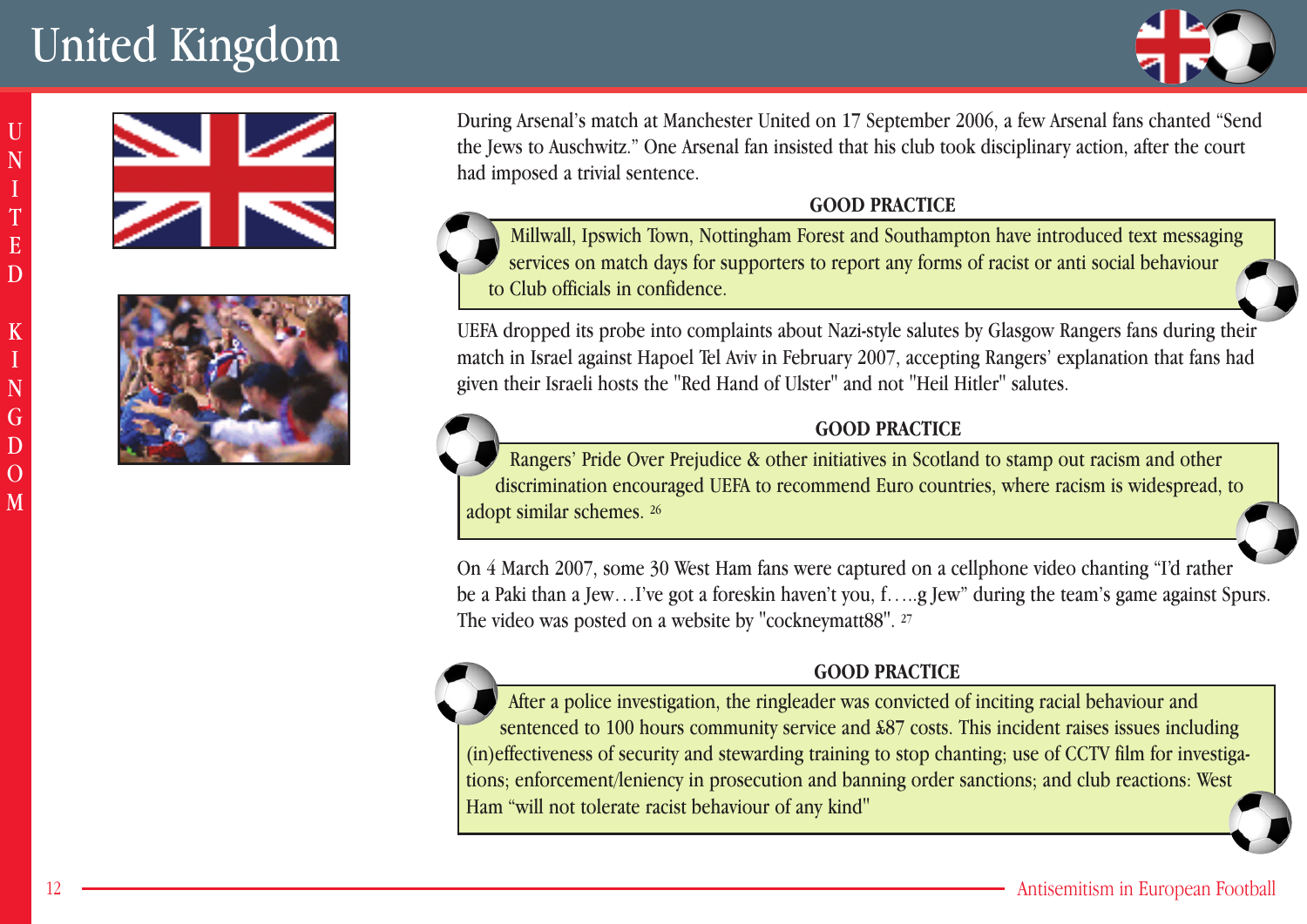

During Barnet's friendly match with Arsenal on 14 July 2007, antisemitic chants about gassing, Hitler and Yids compelled an Arsenal fan to seek out police and stewards. Other than deploying two extra stewards, no real help was forthcoming and the fan complained later to both clubs.

CCTV footage enabled the identification of the ringleaders and 14 other people. Had identification been impossible, it was hoped that Arsenal would have agreed to seek legal go-ahead to publish a photograph in their match programme.<sup>28</sup>

In September 2007, Rangers banned a fan for displaying Nazi salutes at the Rangers v Stuggart Champions League game. 29

Extremist material on internet sites followed Chelsea's managerial appointment of Israeli Avram Grant in September 2007. One portrayed "an army of faceless Jewish lickspittles scurrying around behind the scenes humming Fiddler on the Roof….. And I can't help wondering if the Sp\*rs fans will now feel the need to chant 'Grant's Yiddish Army!' at us when we play them next."30 The apparent delay in editorial control of the forum raises concern. There have been numerous occurrences where groups of Chelsea fans sang "Gas a Jew, Jew Jew, put him in the oven, cook him through".

#### **GOOD PRACTICE**

In a club match programme, Chelsea's chairman robustly stated the club's view about racism and antisemitism. The club has been one of the few to back its high-profile stance challenging racism, but identifying abuse is one thing and tackling it another.

In an expression of solidarity against antisemitism, a friendly game was played between Israel and England fans two days before the Euro 2008 match in September 2007, including a unique training session, run by Football *i*Peace coaches, and a fans' forum providing an opportunity to exchange views.



#### **GOOD PRACTICE**

The FA's "Report Racism Project," specially targeted at grassroots, publishes a freephone Report Racism number and an e-mail reporting facility. Posters and cards, explaining how to report abuse, have been distributed to every club in the country.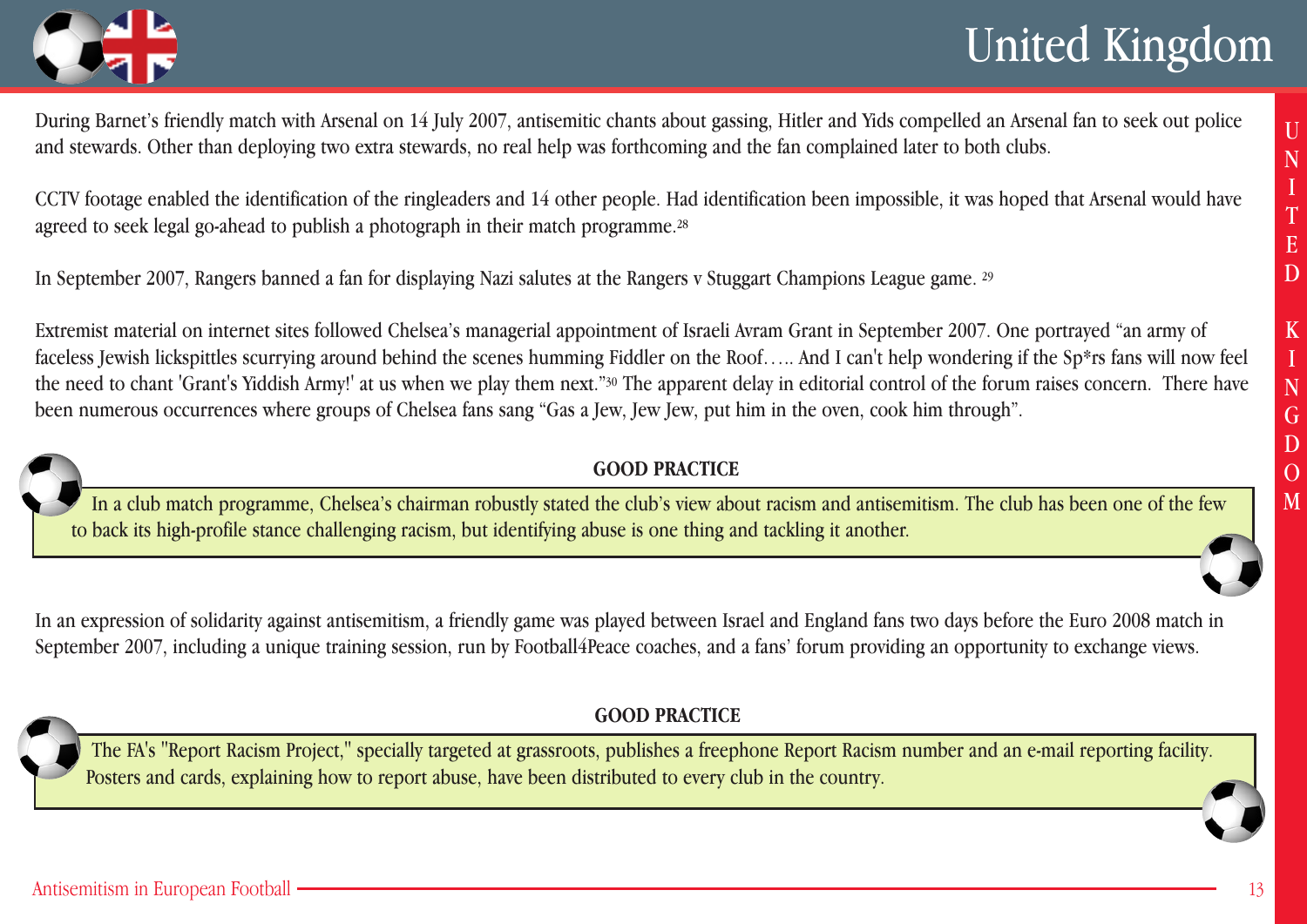### Conclusion

Across Europe a variety of different tactics have been pursued by those who are willing to stand up to football bigots and racists. The contribution made by anti-racist campaigners, FARE and its partners including Never Again, FairPlay and Kick It Out, the Jewish Community, and the authoritative determination of leading Football Associations like the English FA is immeasurable. Even if the success of their initiatives is difficult to quantify, they have increased awareness and moved towards a more systematic co-operative approach across the continent.

It may not be possible to quantify the true extent of antisemitism in European football but each incident should be condemned and inspire people to act.

**Our challenge must be to:**



**Isolate the '90 minute bigot' who joins the racists in their chants of hate but outside the stadium are law-abiding citizens;**

**Confront those who organise the antisemitism in the game by keeping them out of the stadia, utilising the full force of the law and the football authorities;**



**Hold to account those clubs who do not challenge the behaviour of their fans. The ultimate sanction – deducting points in the league – should not be off limits from the football authorities.**

The words and photographs in this report depicts the ugly reality that antisemitism remains a scar on the beautiful game across Europe. None of us should rest easy whenever we see or hear about Jews being abused, vilified or demonised. The recent upsurge in incidents is aggravating an already disturbing problem, which must be confronted.

Football should be a no-go area for racists.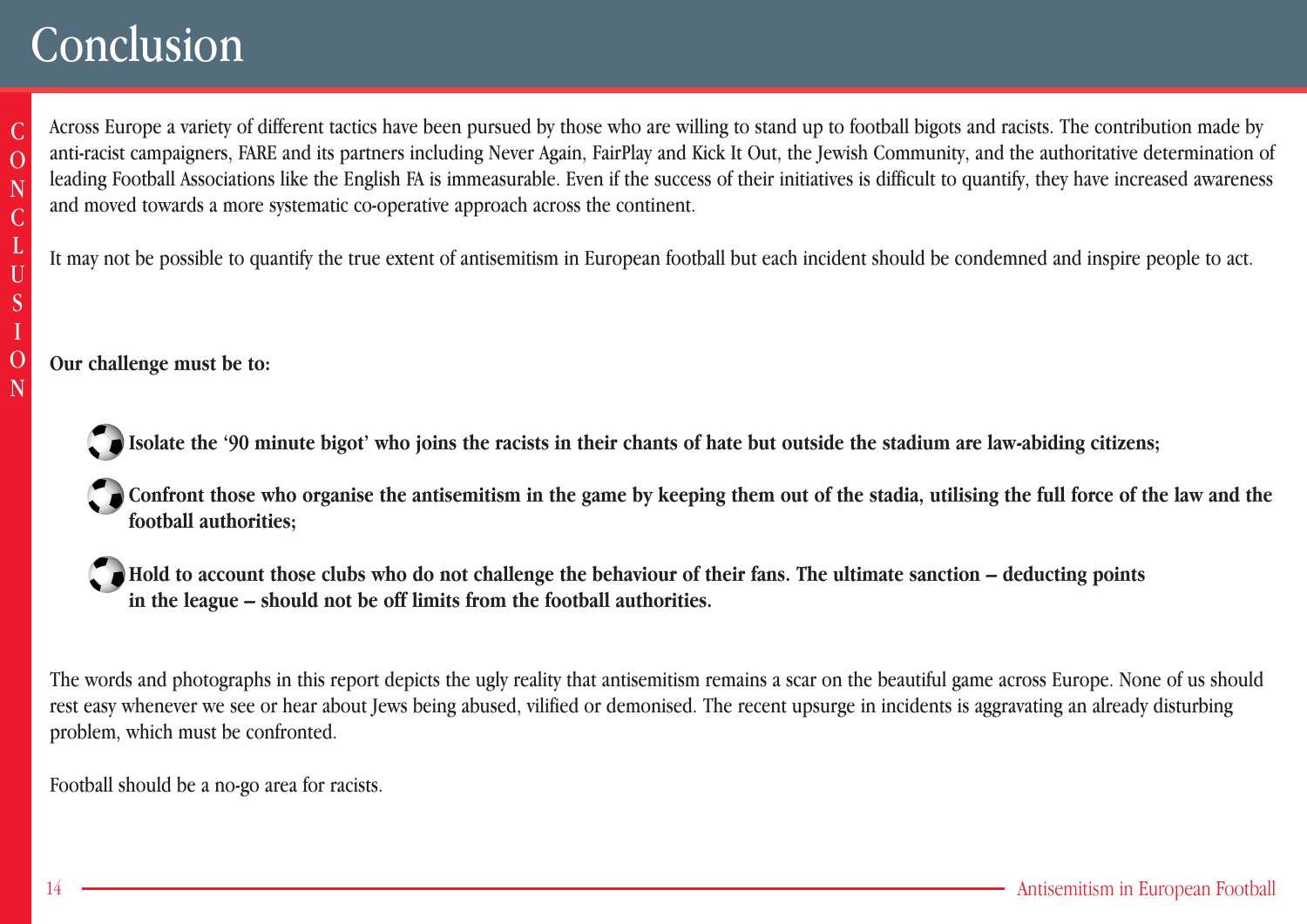## Acknowledgments, information, footnotes

Sincere thanks are expressed to the many individuals and organizations who helped provide far more material than could be accommodated. They know who they are, but especial thanks are due to FARE and some of its partners FairPlay, Kick It Out, LICRA, Never Again and Progetto Ultra; The Football Association, and Maccabi GB.

John Mann MP, Chair of the Parliamentary Committee Against Antisemitism, commissioned the All-Party Parliamentary Inquiry into Antisemitism in 2005 following increasing public debate about a rise in antisemitism in the UK

In March 2007, the Government presented to the House of Commons, its response to the All-Party Parliamentary Inquiry into Antisemitism.

#### **Footnotes**

| 1. www.farenet.org Anti-Semitic table Transparent and collages in LASK- | 16. http://www.farenet.org/news article.asp?intNewsID=930          |
|-------------------------------------------------------------------------|--------------------------------------------------------------------|
| Sektor FairPlay-vidc 19 July 2007                                       | 17. http://www.farenet.org/news article.asp?intNews=748            |
| 2. http://www.farenet.org/news_article.asp?intNewsID=546                | 18. All details by email from the Never Again Association          |
| 3. http://www.politicalgateway.com/news/read/96723                      | 19. Never Again Association website                                |
| 4. http://www.farenet.org/news article.asp?intNewsID=723                | 20. FARE http://www.farenet.org/news article.asp?intNewsID=877     |
| 5. Email 18 October 2007 from co-organiser of Prague racism seminar     | 21. http://en.farenet.org/news article.asp?intNewsID=900           |
| 6. http://www.farenet.org/news_article.asp?intNewsID=936 8 Sep 2007     | 22. http://www.farenet.org/news article.asp?intNewsID=903          |
| 7. Jerusalem Post 26.11.06                                              | 23. Stephen Roth 2006                                              |
| 8. Email from LICRA 18.10.07                                            | 24. Stephen Roth 2006                                              |
| 9. Kick It Out email                                                    | 25. Stephen Roth 2006                                              |
| 10. Email from LICRA 18.10.07                                           | 26. http://www.rangers.premiumtv.co.uk/page/News/News/Detail/0,,5- |
| 11. Spiegel Online 1 June 2007                                          | 927394,00.html                                                     |
| http://www.spiegel.de/international/germany/0,1518,486165.00.html       | 27. http://football.guardian.co.uk/News Story/0,,2027361,00.html   |
| 12. http://www.farenet.org/news article.asp?intNewsID=891               | 28. Maccabi file                                                   |
| 13. http://www.belfasttelegraph.co.uk/features/article2386029.ece       | 29. Email from Show Racism the Red Card (Scotland) 15 October 2007 |
| 14. Stephen Roth Institute 2006 Report                                  | 30. www.football365.com/mailbox/story/0,17033,8744 2756423,00.html |
| 15. Tel call 11.10.07 from Meir Villegas of cidi Centre Information and |                                                                    |

Documentation on Israel http://www.cidi.nl/index-en.html

A c k n o w l e d g m e n t s